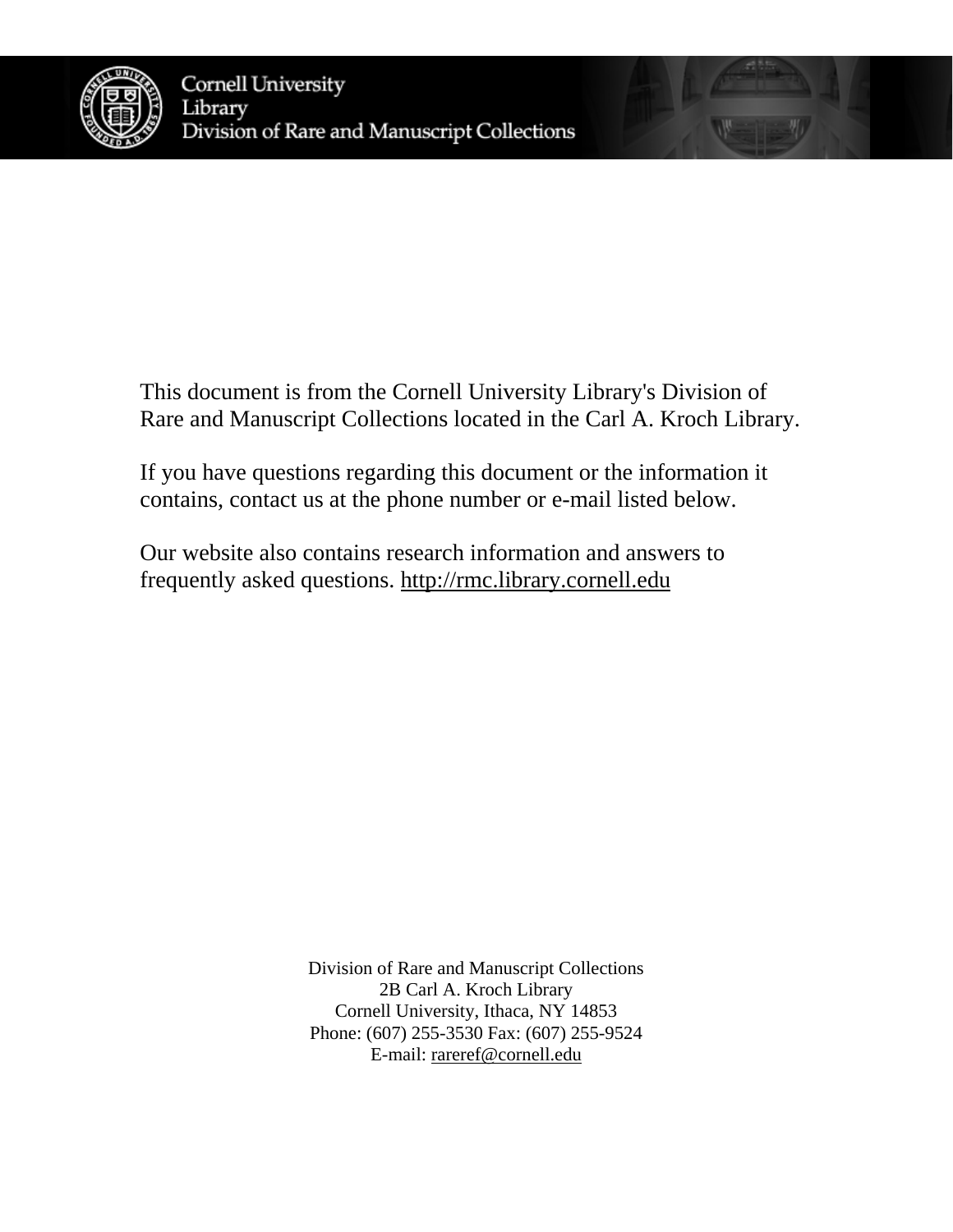$#42/3$ uisn ast

Cat Maintenance NYCV-NIC

AMC/PROD Archival LON Record 1 of 1 UPD

Norton, Clark Frederick, 1912- , collector. Right wing publications, 1942-1975. 5.5 cubic ft.

Eummary: Right wing newspapers and pamphlets collected by Clark F. Norton and additional right wing publications. Indexes: Item list.

 $NYCV85-AG03$ 

Cite as: Clark Frederick Norton, Collector. Right Wing Publications, #4213, Department of Manuscripts and University Archives, Cornell University Libraries.

1. Politics, Practical.

 $\mathbf{r}$ 

RGPN: 4213 IB: NYCV85-A603

 $\ddot{\phantom{a}}$ 

 $CC: 9554$ DCF: a PROC: p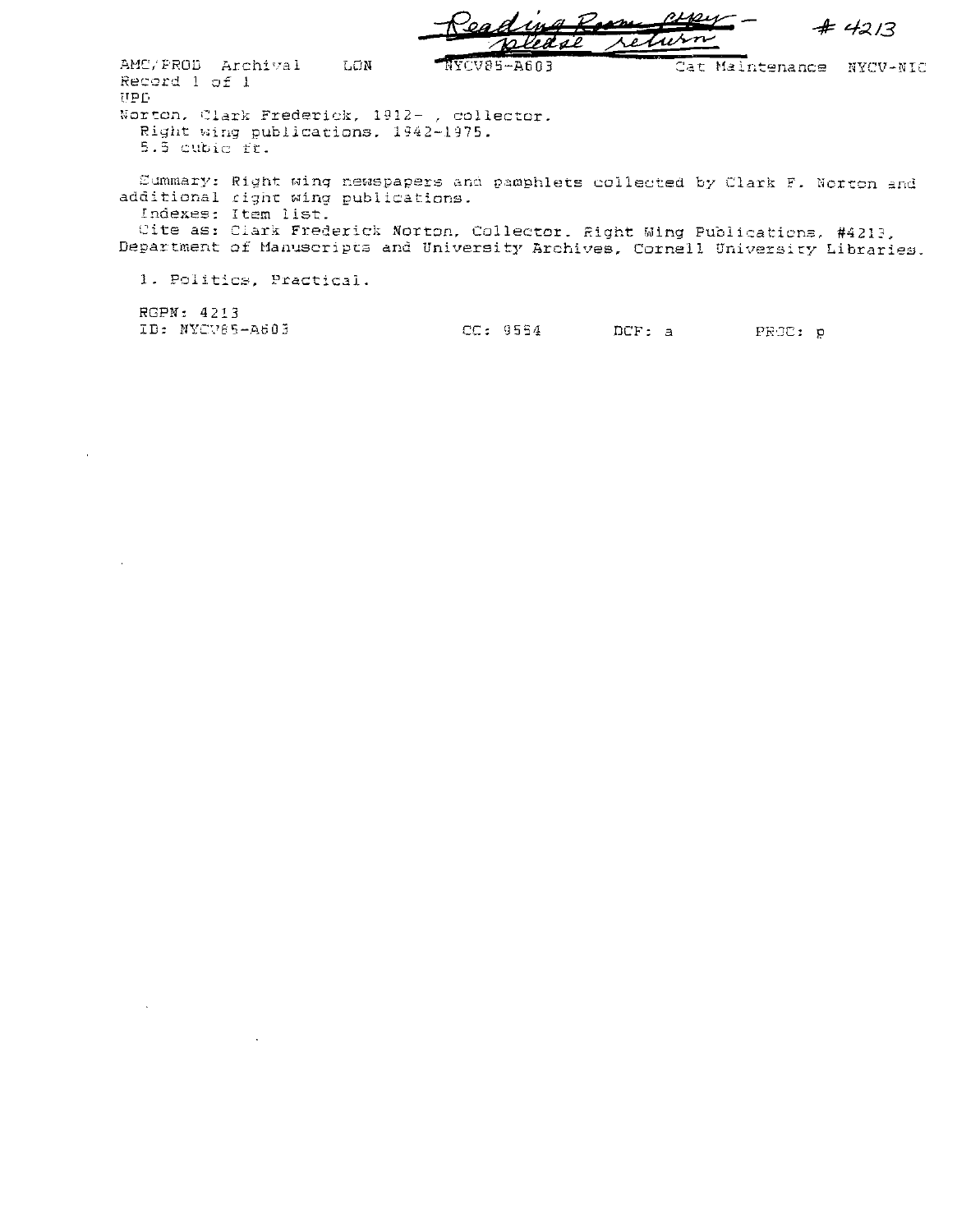Clark F. Nerton--3614 Melfa Lane--Bowie, Maryland-- 20715

"ight-Wing Publications, Literature, Writings, etc. Box  $#$ Newspapers AMA News Amer. Med. Assoc.)<br>Peb. 15. 1965--June 28. 1965(16 itsues) Ι. Common Sense (Union, N. J.)<br>Oct.1,1963--April, 1971( 103 issues)  $2.$ Constitution News Review (Seattle, Wa)  $3.$ June 30,1967--Ray 20, 1970 (9 issues) Dawn (Portland, Indiana) 4. April.1964-Jan., 1968 (25 issues) 5. <u>Prake's Presdom Press</u> (Les Angeles, Ca)<br>Jan. Num. 1967--Nov. 22, 1967 (13 issues) Pres Enterprise (Chicago, Ill.) 6. Haroh, 1964-Hay, 1971 [64 issues) The Preedom Press (Los Angeles, Cal)<br>Peb. 10,1965-Nov 30,1966(37 issues) 9. The Independent American (New Orleans, La.) 8. Jan.1966-June, 1970 (23 lasues) (6 issues per year) New York Independent (N. Y. City) 9. May, 1967-Jan., 1965 (7 issues) Augusta Courier (Augusta. Ga.)<br>March 1968-Nov/1969 (5 issues) 10. Benefactor (Detroit, Mich.)  $11.$  $(2$  issues) Butler County American (Hamilton, Ohio)  $12.$ April.1969 (2 issues) Church of God (wheens Village, N.Y.)  $13-$ The Heretics 14. (Suppl. to Mat. Insider)2 issues Patriotic (2 lesues) 15. Veterans Stars & Stripes for Peace 16. Tax Report-1966 & 1967(Los Angeles)  $17.$  $21$  trues The Thuiderbolt (Birmingham, Ala)<br>1964--1971 4 issues 18. 19. Voice of the Pederation (Flushing, NY) 1966; 1969. 2 1явиев 20--39. Individual copies of following: Allied Indus. Worker: Bragg Briefs: Christian Crusade Weekly: Combat: Councilor: Enterprise; Evening Whirl Scientology Liberty Amend, Newsl NetI. CourieriNew AmericansNew DaysNew Mobilizer Southern Rev. Rateoraft, etc.

 $p.$  $#$  4213

 $5 + 4 + 7$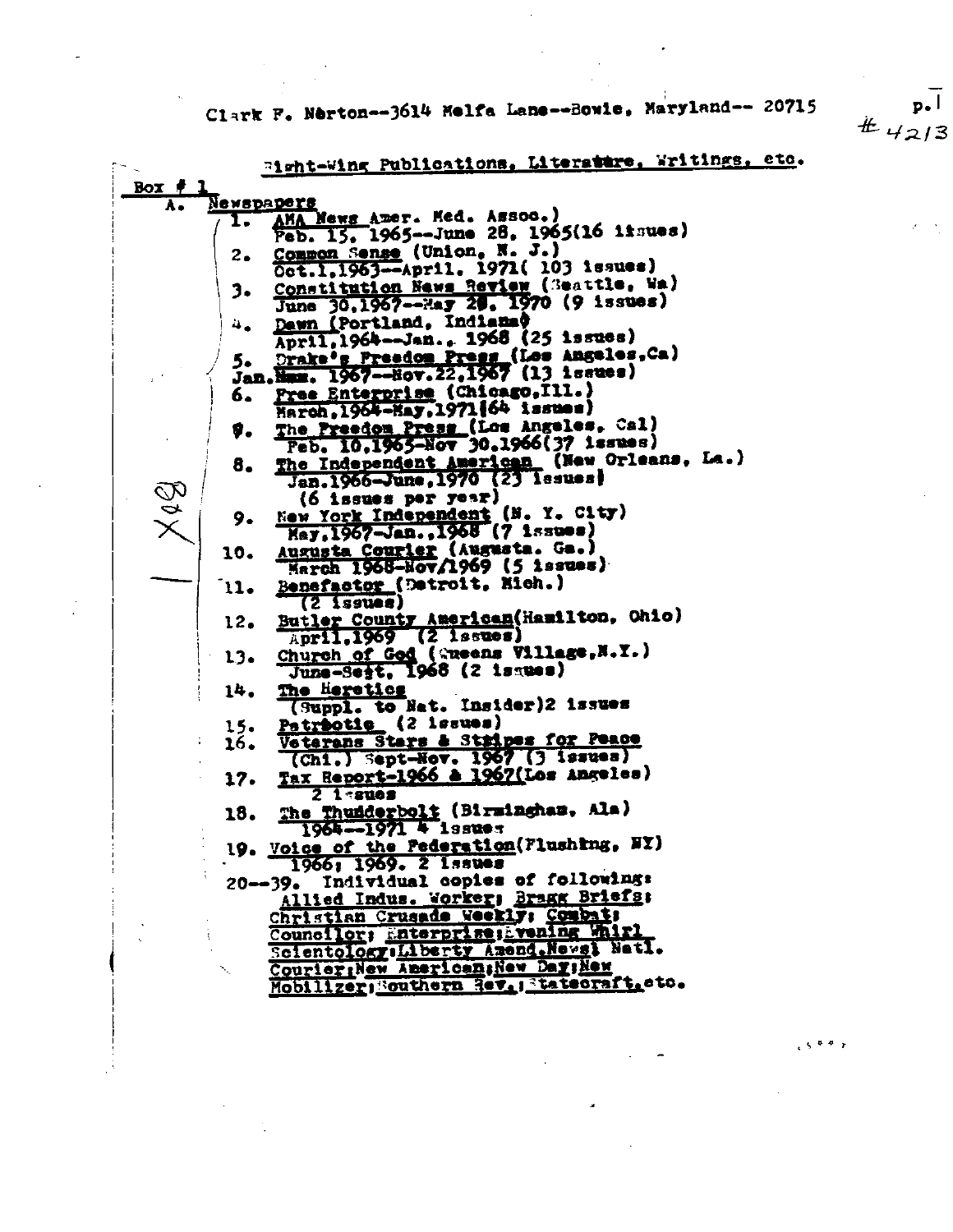Clark P. Norton--3614 Helfa Lane--Bowie. Harrland--20715

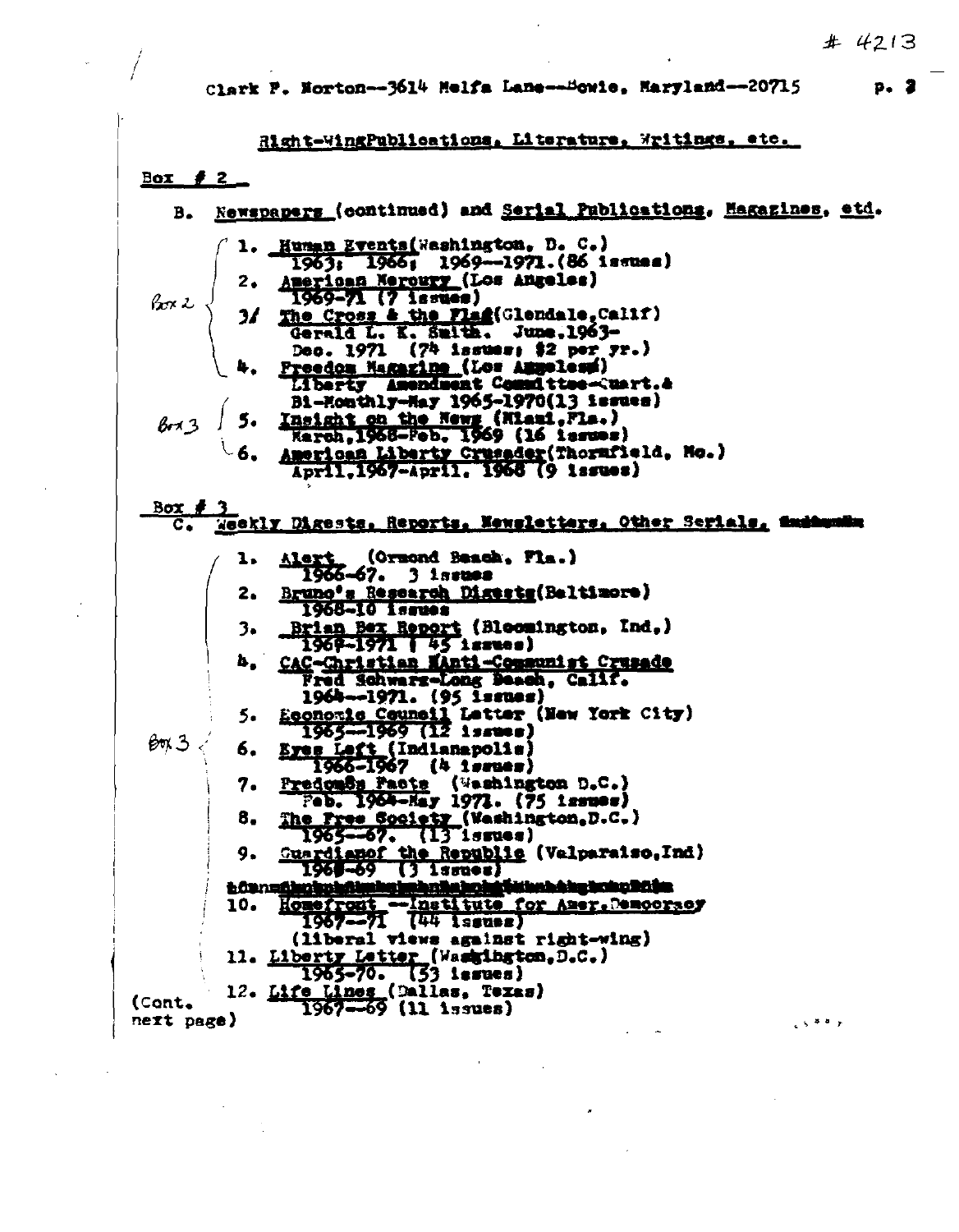$#4213$ 

 $6.5 + 7.7$ 

|                          |     | Clark P. Norton-- 3610 Nelfa "ane--Sowie, Maryland--20715                                       | p. 3 |
|--------------------------|-----|-------------------------------------------------------------------------------------------------|------|
|                          |     | Right-Wing Publications, Literature, Writings, etc.                                             |      |
|                          |     | Box # 3 -- Digests, Reports, Newsletters, etc. (continued)                                      |      |
|                          |     | 13. Hamion Forum Newslatter(South Bend, Ind.)                                                   |      |
|                          |     | $1965 - 1971.$ (46 issues)<br>14. Manion Forms (South Bend. Ind.)                               |      |
|                          |     | $1964 - 1971$ (125 heruss)<br>15. Sensing the News(Nashville, Temn.)<br>IG64--1970 (201 issues) |      |
|                          |     | 16. Southern States Industrial Council<br>Bhiletin (1964--1970) (98 issues)                     |      |
|                          |     | 17. Raport on Preedom (LOs Angeles)<br>1965–1970 (11 issues)                                    |      |
|                          |     | 18. I. P. Stone's Weekly (Washington)<br>1964--1965 (68 issues)                                 |      |
| $\beta$ ox 3             |     | (moderate liveral views)<br>19. Spotlight $\left($ M. Y. City)                                  |      |
|                          |     | 1964. (б ізвифа)                                                                                |      |
|                          |     | 20. Task Force (Ormond Beach.Fla.)<br>$1964 - 1971 (7510000)$                                   |      |
|                          |     | (21. <u>Vigilante (</u> Phoenix, Airx.)<br>"1964-1963 (14 issues)                               |      |
|                          |     | 22. Mashington Cheerver (Washington DC)                                                         |      |
|                          |     | $1965 - 1071$ (38 issues)<br>23. Hackenhut Security Review(CoralGales, Fla)                     |      |
| $\frac{1}{100} \times 4$ | 24. | $1965 - 70$ (17 issues)<br>Washington Intelligence Report (DC)                                  |      |
|                          |     | U.S. Anti-Censunist Congress<br>1968--1970 (11 issues)                                          |      |
|                          |     | 25. Washington Report (Chicago & DC)<br>1964-71 (16 issues)                                     |      |
|                          | 26. | Weekly Crusader (Tulsa, Okla)<br>19644—66. (3 іслиса)                                           |      |
|                          |     |                                                                                                 |      |

 $\overline{\phantom{a}}$ 

 $\ddot{\phantom{0}}$ 

 $\sim 10^{11}$ 

 $\frac{1}{\sqrt{2}}$ 

 $\frac{1}{2}$ 

 $\ddot{\phantom{0}}$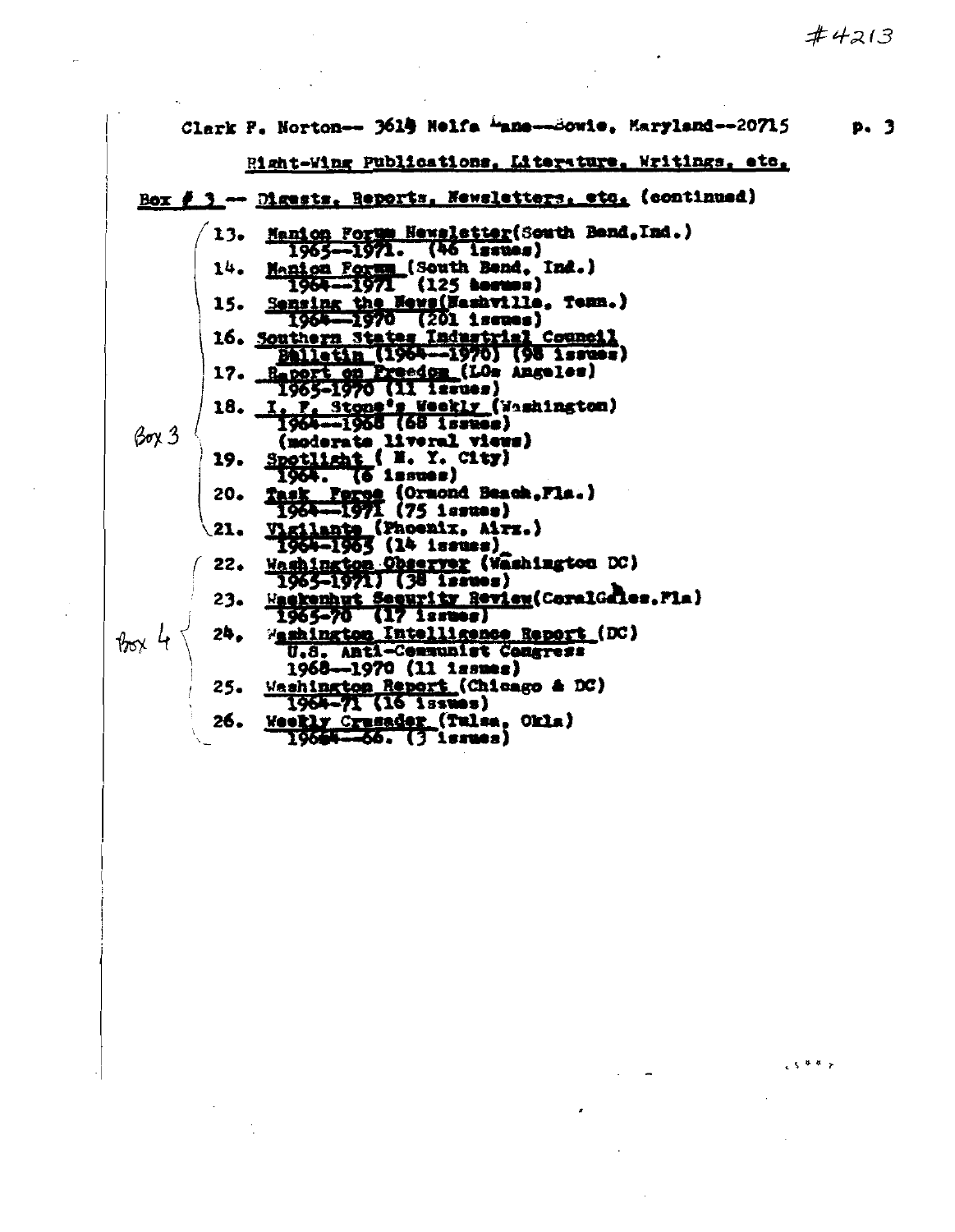$3588.74$ 

*Company of the Company of the Company* 

Clark F. Norton--3614 Melfa Lans--Bowie. Maryland--20716

Eight-Wing Publications, Literature, Writings, etc.

Box # 4 -- Radio Commentaries, Brochures, Other Publications 1. Life Line Presdom Talks (Dallas, Tex) Nelfin Hunn Commentarias: daily; 4 pp.<br>Nay 12. 1968- June 25. 1971 (952 issues)<br>(sponsored by H. L. Hunt) (complete)  $24$ 2-32. Tax Pax Passalets (New Orleans)<br>(Pub. by Indpendent American; 25% ca.) 2. Goldwater far President 3. Federal Tyranny or Preedom 4. Mix on Mixon 5. Right to Work<br>6. Right to Keep & Bear Arms 7. Treason on the Campus 8. Communist Influence-Los Angel. 9. What's Wrong With Birch Society? 10. How U. S. Is Being Communized 11. Why Not Win in Vist Neaf 12. The Poverty Racket 13. Communist Infiltration Anti-Pov.<br>14. Is Your Home Really Yours?<br>15. What's Behind Race Ricts? **Black Power** 16.  $17.$ Beware the ACLU 18. Integrate or Else 19. Pederal Metro (grants in sid) Is Trade with Reds Treason? 20.  $21.$ Selling Out Soldiers in VietNam 22. Foreign A1d B111 San Be Defeated 23. Mixon... Puppet of...!<br>24. Wallace for President Nixon... Puppet of... Kingmakers 25. Wallace on Foreign Policy 26. Should Ricters be Rewarded? 27. Baware Nixon's For. Polley Advisor 28. Why U.S. Should Get Out of U.M. 29. Will U.K. Influence Mixcn? 30. Blame Mixon for Intag. Mass<br>31. Resulats Porced Integration<br>32. How to Estab. Independent School A. Roberts, Anatomy of Revolution 34. H. Garrett, Childern:Black & White 35. E.Lyons, Operation Suicide (Communism) 36. G. Kalavitinos, Had Violance Docsed U.S.? 37. G. Kalavitinos, City of No Windows  $38.$ W.Vennard, Solution to Ped. Reserve Praud (continued next perize)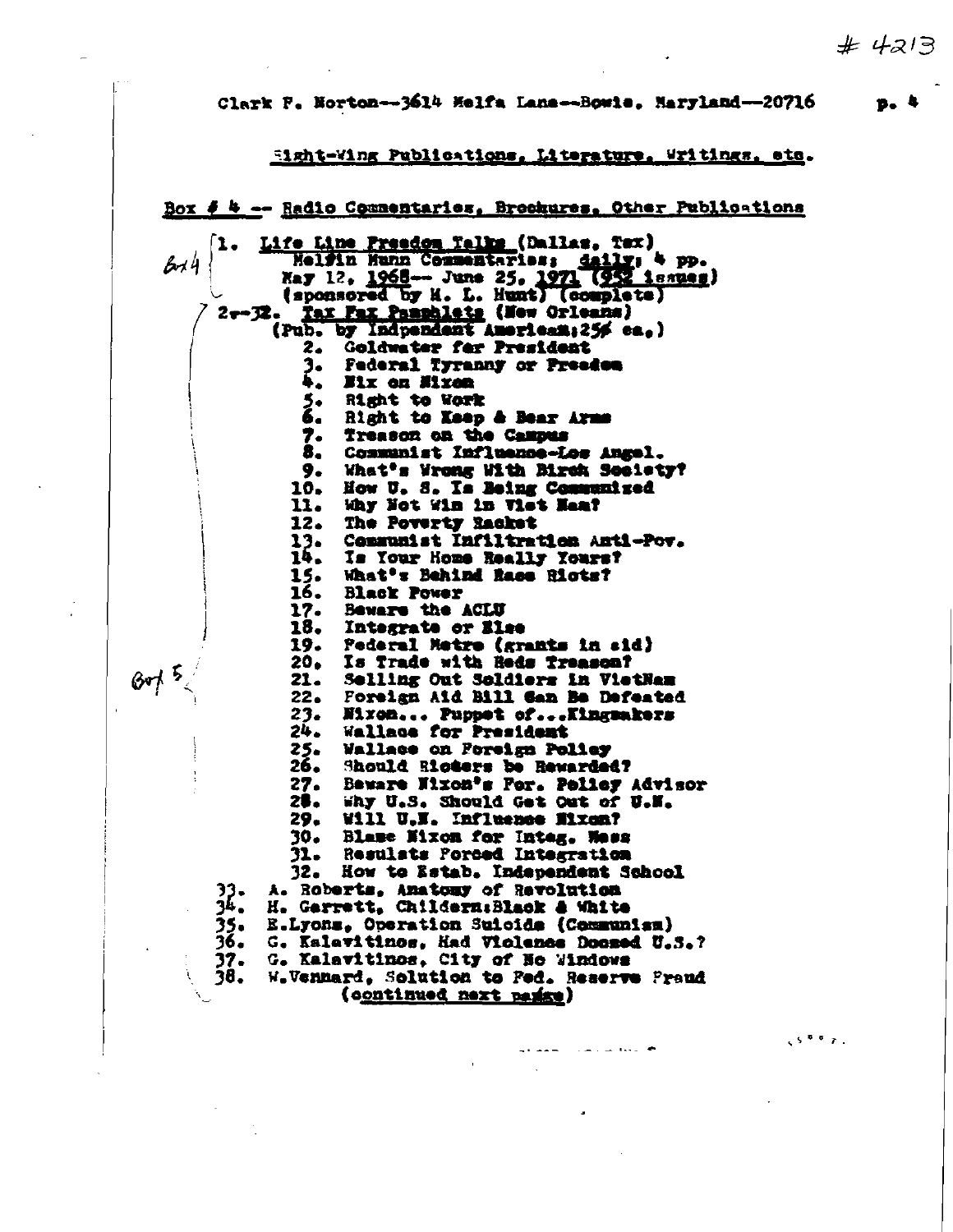$\mathcal{A}$  . As a set of  $\mathcal{A}$ 

Clark F. Norton--3614 Helfa Lame--Bowie, Harrland--20715

#### Right-Wing Public-tions: Literature. Writings, etc.

M. Pagan. UM Is U.S. Cancer! 39.  $60<sub>o</sub>$ M. Davison, The Second Rebellion 41.6 The Preeman#Ideas on Liberty 42-57. Southern States Indus. Council 25 Pauchlets on various subjects: Civil Bights: Hunger: Unionization: Poverty: Churchill; Republic; Vote; Ownership Property; Guaranteed Income; Credibility GapgLiberalism;LBJ; minus Welfarists: Preedom of Choice: Capitalism: Constitution; Past is Prologue: Non-Involvement: etc. H. Hazlitt, Life & Death of Welfare 68. State (La Jolla, Calif.) 1968 69. Walker Story of a Major General-Pro Blue (Dallac). (Edwin Walker) 70. The Voting Civilian's Prayer 71. H. Kacy, Wake Up, America 72. C. Hanion, To the Republic (S.Bend) ŻJ.<br>74. Who is Porgotten Man? (Campaigne) S. Nechayev, Revolutionary Catechism 75--79. Piwe pamphlets on such subjects as Communist Aides, Pound. Amer. Preedom, Presidency, Communists in W. W. II. and Reds Taking Our Gold 80--81. Campaign Fax (New Orleans) Two pamphlets on H. C. Lodge and **Joe McCarthy** 82. Liberty Lobby, Blueprint for Distator 83--87. Cimema Educational Cuild, Four pamphlets on E. Marren, UNESCO, Reds. Impeach Abe Portes (Cons. Society) 88. 89. Save America & Our Preedom (Santa B.) 90-91. Christian Crusade, N. L. King and Police Brutality (2 pasplets) 92-93America's Future: (1Progressive Edus. and(2Arms Control 94--103. Cinema Educ. Guild (Hollywood) Eight Small pamphlets 104-127. 23 samorted small pamphlets-1960's 128--137. 10 assofted small pamphlats--1960's 138. H. Sweet, Where is America Headed? 139. H. Sweet, Agree with LBJ and Warren? P. Vaughan, Integration Froblems U. S. 140. 141. P. Capell, Alan N. Cranston<br>142. H. Garret, How Desegregation Will Work (continued next gage)

 $4015$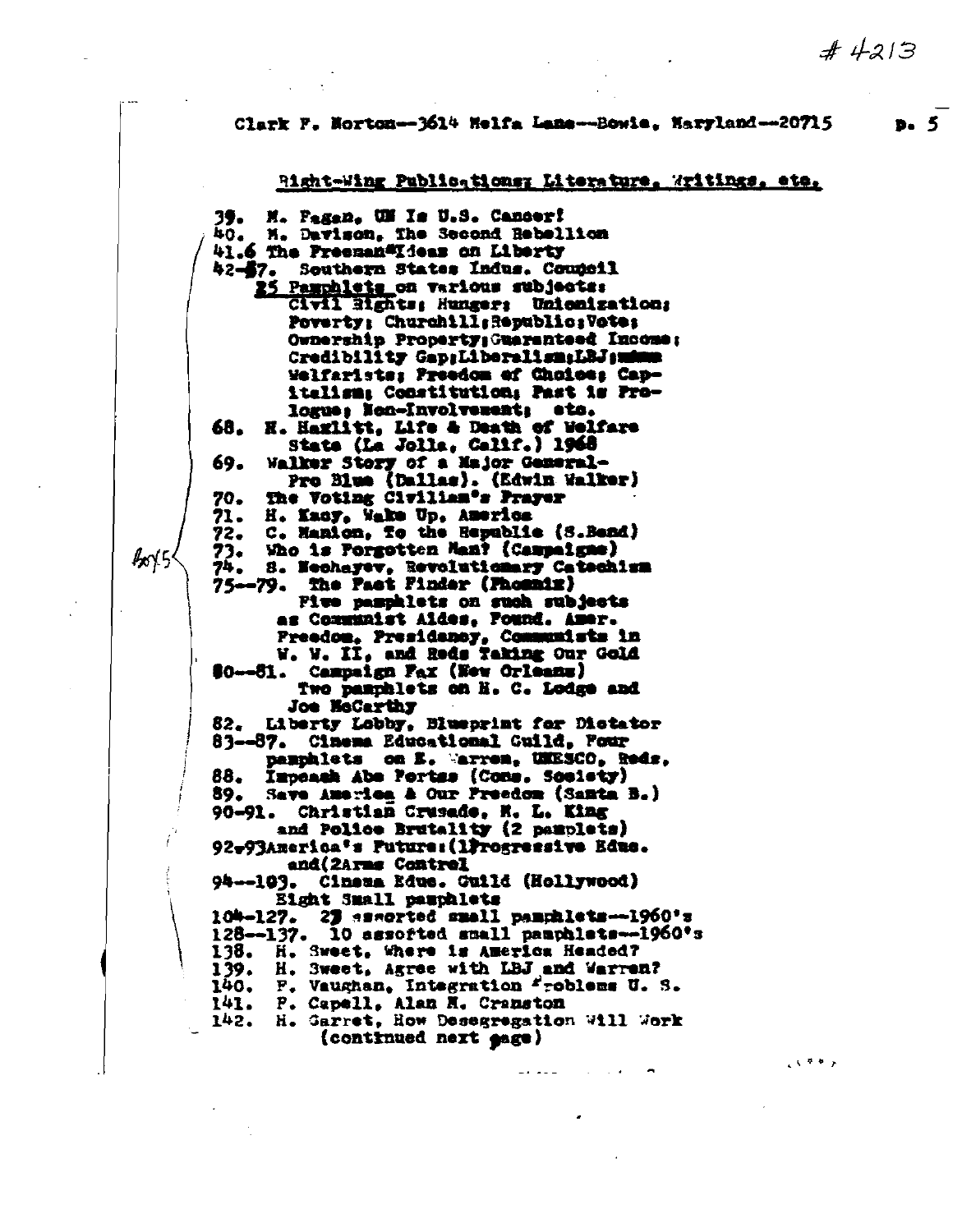$p.6$ 

### Clark P. Norton--3614 Nelfa Lane--Bowie, Maryland--20715

<u>Right Wing Publications, Literature, Writing, etc.</u>  $\frac{Boz}{f}$   $\frac{f}{f}$ (continued) 143. Dameron. Is Our Cons. Obselete? 144. K. Goff, Bevolutiion-It Can Happen 145. B. Welch, Two Revolutions at Ones 146. N. Parker, Government Money 147. M. Parker, An Echoe from 1776 148. H. Varney, Help Save Panama Canal 149. G. Allen, Plan to Burn Los Angel. 150. D. Sloane, True Story About USA 151. Cuba Goes Communist (Charleston) 152. Johnson, Color. Communism and Сонной Зедее 153. J. Kaup, Neet Man Who Plans to Rule America 154. Thatcher, Power Private Enterprise<br>155. Harris, Country is in Danger<br>156. White, Countdown on USA 157. George, Bace, Heredity & Civilisation<br>158. Unmasking Civil Rights Bill 159. Wright, Total Fedl. Regimentation 160. Lib. Lobby, J. W. Pulbright $tan 5$ Preedon's Judas-Goat (1965) 161. Buckley, Controversial Com. (HUAC) 162. Oviatt, Sues Anti-Defam. League 163. Nelius, Anti-Communist Nanifeste 164.Wright, Civi Rights Bill 165. Common Sense on Integration 166-167. The Citizen (Peb.A April, 1964) 168. Hassey, The New Panatics 169. ACEN News (May-June, 1966) 170. Heinschn, Ft. Augustine (Fla.) Hape Church League, What Is Anti-Def. Lg/? 171. 172. 173. The New Guard (YAF-1963) 174.  $175.$ The Individualist (1963) 176. B. Goldwater, Call to Arms 177. F. Johnson, America in Danger(ACU) 178. H. Garrett, Heredity: Cause Biff. Intell. 179. C.Allen: Poundations-Tax Pree Cash 180. Perez, Uncons. of 14th Amendment 181. Josephs. Fraud of the Century 182. National Decensy Reporter-1967 183. Amer. Heritage Alternatives to Socilem. 184. Hight to York of Compuls. Unionism 185. NAM. Preedom to Choose

Other Course Grand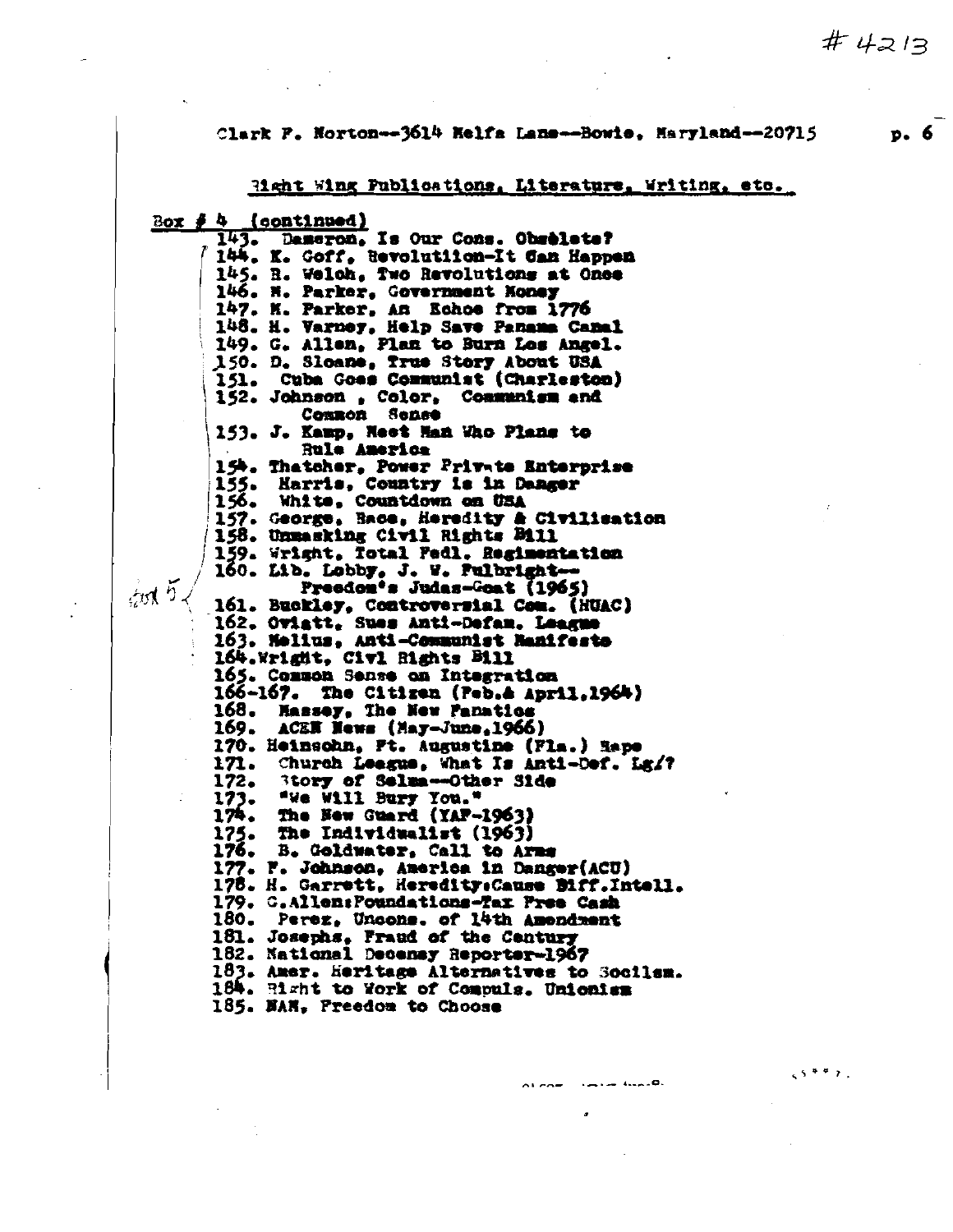Clark P. Horton--3614 Malfa Lane--Bowie, Maryland-- 20715 p. 7

 $Box 5.$ Assorted, Separate Right-Wing Publications

(Total of 737 items including a vairety of small brochures. flyers. broadsides, speeches, advertisements, reprints, articles, à lesflets Partial listing of crganizations producing publications: Birch Society; Liberty Amendment; Freedom Foundation; Statehood Council; Liberty Leagueli; Citizens Councils; Taxpayers Weague; Women fer Cons. Covt.; Amer. Challenge Young Americans for Freedom; Individualists; Amer. "egion; Vemerans of Foreign Wars; Amers. for Cons. Action; Patrictic Sons of Amer.; Amer. Conservative Club; Natl. Hight to Work Com. I: Citizens for Decent Literature: Miss. Preedom Party: Ala. Legis. Commission: Amer. Eugeniès Party; Christ. ian Laymen; Ku Klux Klan; Amer. Plag Com.; Mindszenty Report; Com.on Pan Amer. Policy: Anth-Defam. League: Cinema Education Guild: Matl. Assoc. Manufac.; Mother's Crusade; Freedom's Voice; Amers. for Law & Order; Amer. Recurity Council: Council Against Communist AggressionX: Amer. Conserv. Union; Tacties; Network Patrictic Letter Writers; Battle Line; Torch: Pac: Pincer: Firing Line; Amers. Against Socialism & Communism: Taxpayers Pretective Assoc.:Polish Freedom Fighters: Carolina Christian Unkon: Amer. Fed. Police: Pride in Amer. Comm.: League for Liberty:Guardian of Republic: Armed Eagle: U.S. Comm. Council; Amer. Boom. Council: Groundswell; Legion for Survival; Amer. Educ. Lobby; The Eagle: Counterattack: Firing Line.

Partial listing of writers included: GLE Smith; B. Margie; G. Wallace; B. Goldwater; R. Vennard; J. ReCarthy; Ezra Benson; J. E. Hoover; Pr. Coughlin: R. Dresser; E. Roosevelt; T. Anderson; R. Baker; D. Bell; Edwin Walker; Garrett; E. Pearson; S. Lowry; P. Harvey; H. Philbrick; Ella Graham; M. Brown; C. Edison; P. Schafly; D. Lawrense; H. Taylor; R. DePugh; A. Porster: J. Melson: Taylor Caldwell; Alice Widner; K. Lynn; N. Lewis; Gen. Lane; Rep. Ashbrook; P. Daering; R. Orrell; L. Adams; P. Courtney; S. Thurmond: N. Parker; N. Stone; H. Rafferty; P. Lewis III; S. Evans; B. Wright; N. Allen; F. Capell; G. S. Banson; A. Roberts; A. Wedemeyer; J. Campaigne: P. Farnsworth: H. Golding: P. Seett.

et inne@economic

|           |               |                      |  | <u> Publications filed in 19 large manila envelopes</u> |           |      |              |     |                      |  |
|-----------|---------------|----------------------|--|---------------------------------------------------------|-----------|------|--------------|-----|----------------------|--|
|           | Undated       | $(45$ items)         |  |                                                         |           | 1965 |              |     | $(30 \text{ times})$ |  |
| в.        | Undated       | (48 items)           |  |                                                         | L.        | 1968 |              |     | 54 items)            |  |
| С.        | $1957 - 63$   | $(13 \text{ items})$ |  |                                                         | x.        | 1968 |              | -50 | l tens)              |  |
| 325<br>D. | 1964          | <b>(32 items)</b>    |  |                                                         | r.        | 1969 |              |     | 36 itens)            |  |
| E.        | 1964          | <b>[55 items]</b>    |  | (hori o                                                 | 0.        | 1969 |              |     | (40 items)           |  |
| Р.        | 1965          | (47 itens)           |  |                                                         | P.        | 1969 |              |     | items)               |  |
|           | $\sim$ . 1965 | (59 items)           |  |                                                         | Q,        | 1969 |              |     | 1tems                |  |
|           | H. 1966       | (4 <b>0 items)</b>   |  |                                                         | B.        | 1970 |              | 34  | <b>items</b>         |  |
| 46        | I. 1967       | (32 items)           |  |                                                         | $\sim$ 3. |      | 1971-74      | о   | <u>iters</u>         |  |
|           | 1967          | $38$ items)          |  |                                                         |           |      | <b>Total</b> |     | 737 items            |  |

 $#4213$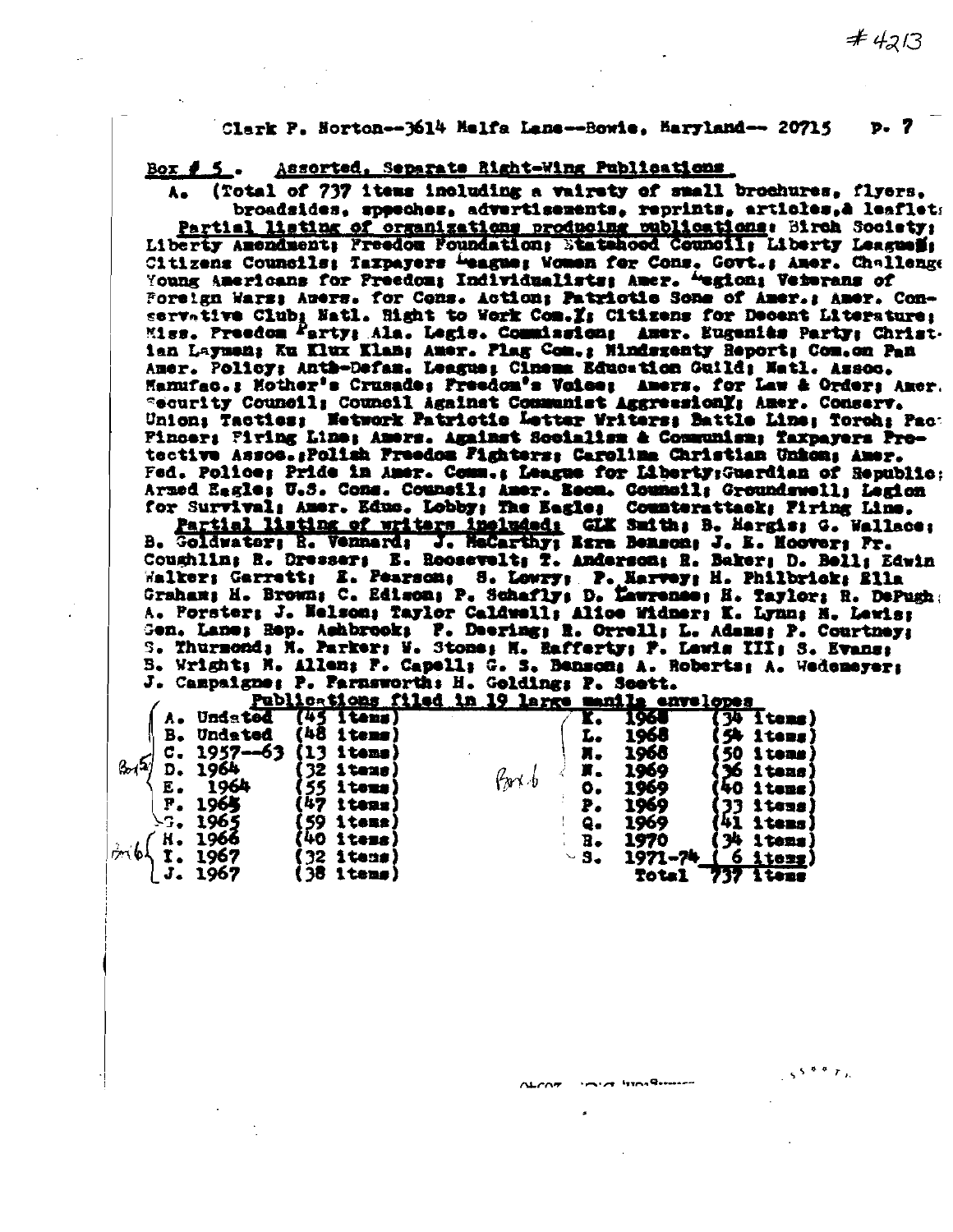#### Clark P. Norton--3614 Selfa -ane--Bowie, Maryland--20715 D. 8

Right-Wing Publications, Liter-ture, Writings, etc. Box 5 (continued). Assorted Publications and Books Additional Large Bamphletz, iii Collections & Booklets  $\overline{B}$ 1. J. Birch Society, Nov. 1965 Bulletin(146 p) 2. K. D. Brown, Wake Up, Fellow Americans<br>3. K. D. Bsown, Latters & Articles (1964)<br>4. T. Dameron, Is Our Constitution Obsolete? M. Dahl, Kremlin's Plan for World 5. Domination (1960) 6. M. Pagan. UN is Spawn of Illuminati(1966) A. Heinschn. Free Lunch and Boobus  $Bx5$  $7.$ Americanus 8. H. C. Olney, Save the Republic Mississippi State Legislative Investi-9. gating Comm.. Souppation of the Campus of University of Mississippi 10. Collection of Various Articles Opposing Civil Rights Legislation (1961-63)  $\geq 11$ Sibliography of Naterials Relating to Hacial Differences... A Impodence in Relation to Civil Rights...Proposals Hight-Wing Books  $c_{\bullet}$ E. Fuller, Nigger in the Woodpile (1967) T. Lane. War for the World (1968)  $2.$ E. Lyons, Operation Suicied (1967) 3. F. Pensbaz, Crusading Preacer for Wast-Story of Billy James "argis(1965) P. Schlafly & Ward, Strike from Space(65)<br>P. Cchlafly & Ward, The Gravedigers(64)<br>P. Schlafly & Ward, The Betrayers(1968)  $BrX$  5 5. 6. 7. 8. F. Schwarz, Trust the Communists(1962)  $9.$ K. Steffgen, Bondage of the Pree (1966) J. Stormer, Death of a Nation(1968) 10. 11. J. Stormer, None Dare Call it Treason  $12.$ L. Zoul, Soviet Inferno (1966)

 $\mathcal{L}^{\bullet}$ 

**CONTRACTOR** 

 $5 + 4 + 1$ 

 $# 4213$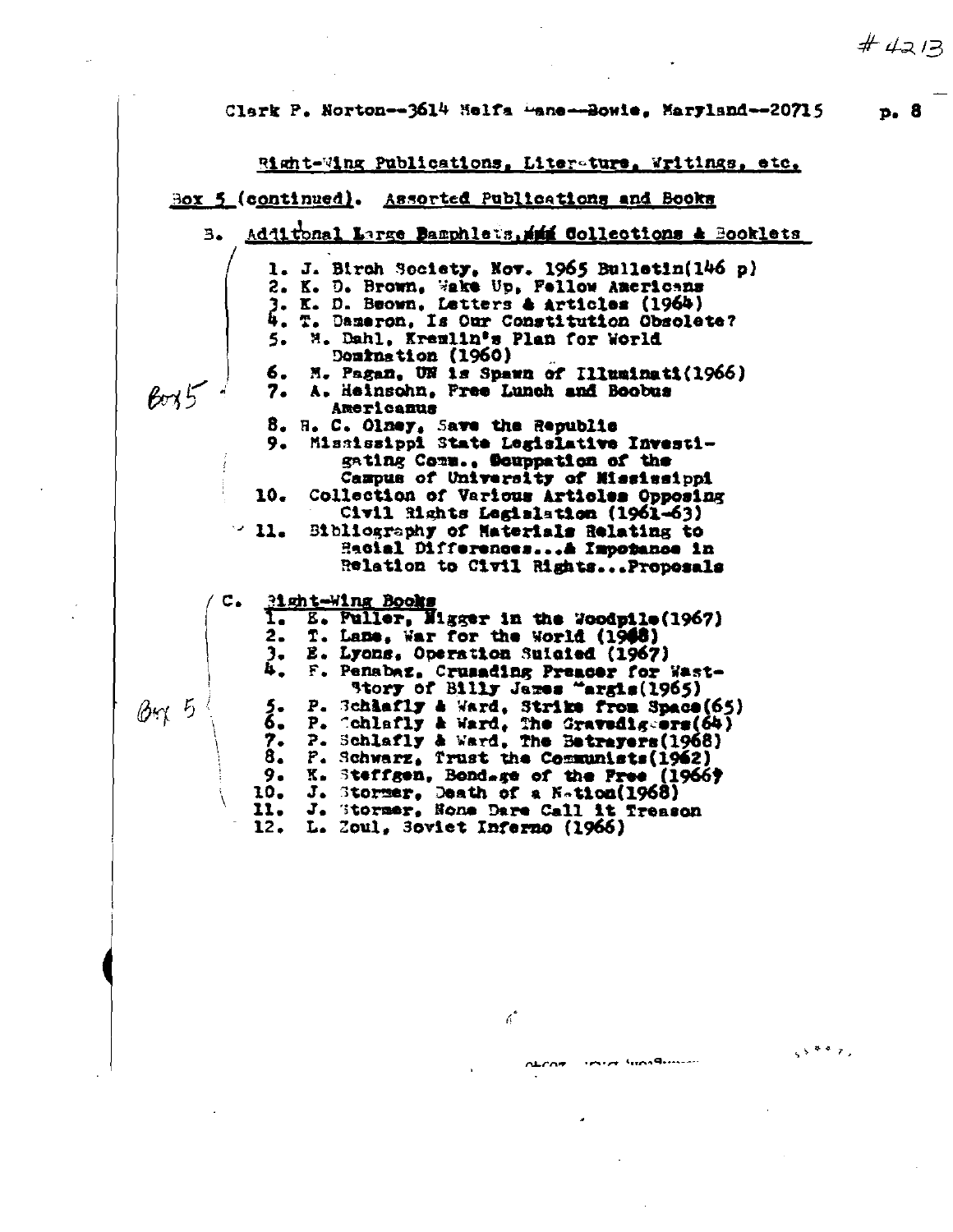#### Clark F. Norton--3614 Melfa Lane--Bowie, Maryland--20715  $p_{\bullet}$  9

## Right-Ming Publications, Literature, Writings, etc.

### Box # 4 -- (Additional Public-tionsin Box #  $\mathbf{f}$  4 )

|    | 186. |  |       | The Dan Smoot Report (Dallas, Tex.)             |  |            |  |
|----|------|--|-------|-------------------------------------------------|--|------------|--|
|    |      |  |       | Feb. 3, 1964--March 1, 1971                     |  |            |  |
|    |      |  |       | <b>Teekly: \$10 per yr.to 1967;\$18 1967-70</b> |  |            |  |
|    |      |  |       | 1964: F <sub>a</sub> b. 3--Dec. 7. 35 issues    |  |            |  |
|    |      |  |       | 1965: Jan. 4--Dec. 27. 47 i sues                |  |            |  |
| ĥ, |      |  |       | 1966: Jan. 10--Dec.26, 42 issues                |  |            |  |
|    |      |  | 1967. | Jan. 16--0es.25. 41 issues                      |  |            |  |
|    |      |  | 1968. | Jan. 1,-Nov. 18. 32 issues                      |  |            |  |
|    |      |  | 1969. | Jan. 13--000.29. 52 issues                      |  |            |  |
|    |      |  | 1970. | Jan. 5--Dec. 28. 52 issues                      |  |            |  |
|    |      |  | 1971. | Jan. 4--Mar. 1. 8 issues                        |  |            |  |
|    |      |  |       |                                                 |  | seucai 000 |  |

## Box # 3-(Additional Publications in Box # 3)

(187. The Slephent's Roar (Gazette for Repub. Leaders)<br>Independently Pub. every other Sat.<br>Bi-gekly. Hashington, D.C. 1968-69:33.50: 1970-71:\$7.50

|        | 1968: July 27--Des. 7. 3 issues |           |
|--------|---------------------------------|-----------|
| 1969 r | Jan. 4--0ec.20. 14 issues       |           |
| 1970.  | Jan. 10--Dec.12. 22 issues      |           |
| 1971.  | Jon. 9-Jen. 23. 2 issues        |           |
|        |                                 | 41 дзярэз |

 $\mathcal{L}$ 

 $6014$ 

 $B<sub>27</sub>$  3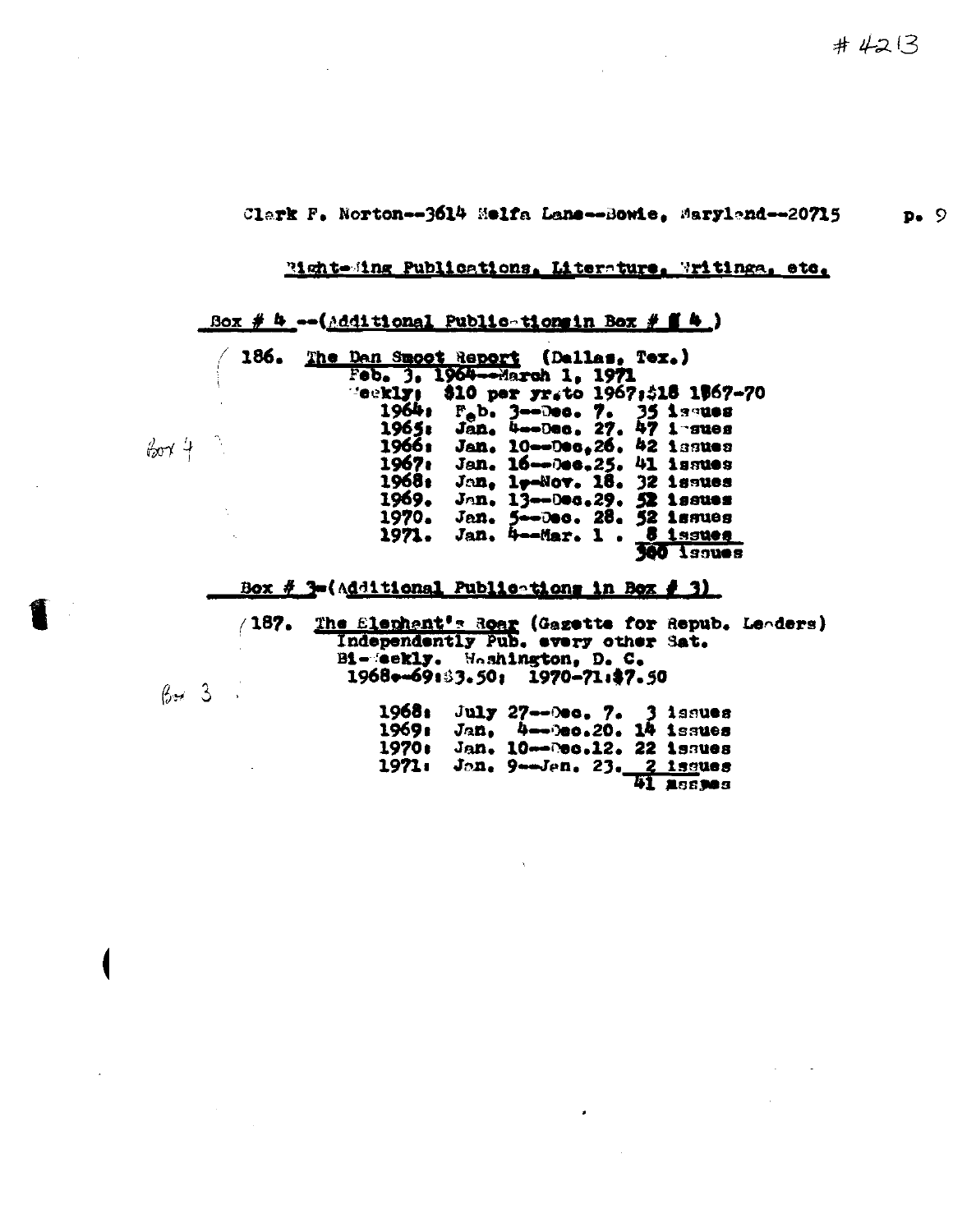```
Added to Box 6
Subgroup 2 
Right-Wing Publications 1942-1975 
      Additional right-wing publications include:
```
- 1. Herrstrom, W. D. Will This War End in Armageddon. Minneapolis, Minn.: Bible News Flashes, 1942.
- 2. Committee on Un-American Activities, U. S. House of Representatives. 100 Things You Should Know About Communism and Education, 1948.
- 3. Committee on Un-American Activities, U. S. House of Representatives. 100 Things You Should Know About Communism and Labor.
- 4. Winrod, Gerald B. Portals to Armageddon. Wichita, Kansas: Defender Publishers, 1950. (also letter and text of radio speech)
- 5. **Be** Cross and the Flag (Glendale, Calif.) Gerald L. K. Smith Jan.-Dec. 1975 (see box 1)

E. Engst 5-86